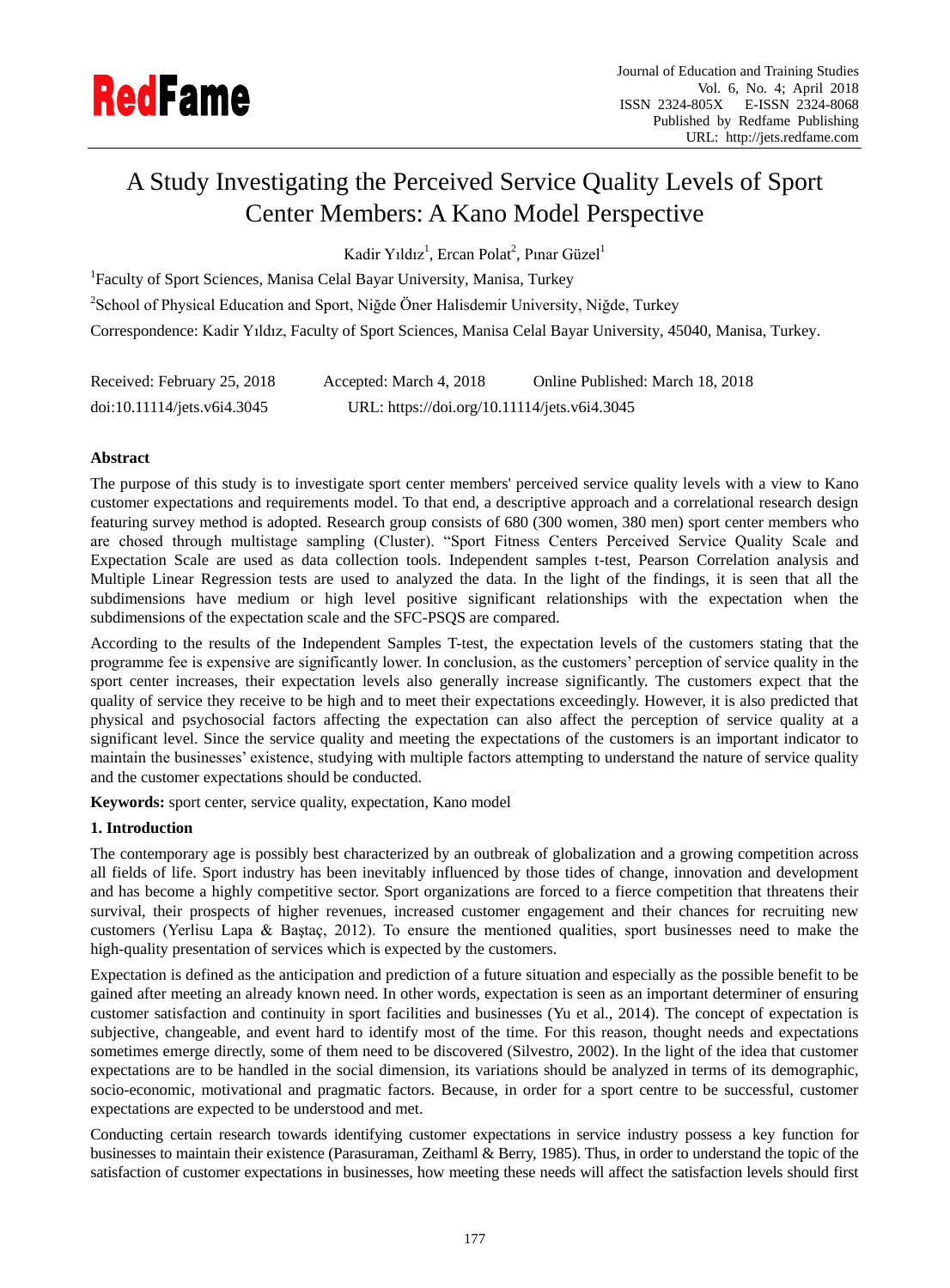be understood. With this purpose, Kano, Seraku, Takahashi & Tsuji (1984) have developed a model to classify the service features to meet the customer needs (Figure 1). Rather than being purely theoretical, this model has importance in classifying the effects of customers' needs and expectations about a certain product or service on their satisfaction levels (Sofyalioğlu & Tunail, 2012). Kano's quality theory is used to explore how various quality features affect customer satisfaction level and its role in the perception of a customer's quality perception (Högström, Rosner & Gustafsson, 2010).



Figure 1. Kano Consumer Satisfaction Model (Chen & Chuang, 2008)

According to the Kano model, not all the service types are equally important for the customers in a service provided. A requirement which is important for a customer can turn out to be equally unimportant for other customers. Important factors affecting this are the service content and the customer needs. There are five different service groups which cover the customer expectation and requirements. The first of these, must-be requirements are the product/service features the customers are not aware of most of the time, but their absence causes great dissatisfaction (Tontini & Picolo, 2013).

Must be requirements are the types of services that the customers definitely expect in the related service (Chen  $\&$  Lin, 2007; Chien, 2007). For instance, in the absence of towels in a sport center, the customers will probably not be satisfied. However, it cannot be claimed that they will be satisfied in the presence of towels.

Sport centers which undergo a rapid growing process have to meet the requirements of the customers in order to satisfy them. Because, expectations may be under the influence of many factors including the communication with other customers, the personal needs of the customers, past experiences, the communication with the service providers, and the price-quality relationships (Howat, Absher, Crilley & Milne, 1996). Service quality and expection factor can be considered as important factors for sport centers as well as all the other businesses. Because, the service provided by animate and inanimate beings cover many industries in a quite wide range such as tourism, education, health and sport (Yıldız, 2009). Another group of service is the one-dimensional requirements which are demanded clearly by the customers. It is argued that there is a positive correlation between the level of meeting these requirements in businesses and the customer satisfaction (Kuo, 2004; Dixon & Warner, 2010). These services are expressed as the services that the customers generally expect to benefit from (Giritlioğlu & Korkmaz, 2014). For a sport center, the cleanness of the centers they enroll, the existence of basic tools and equipments, and smiling staff are among the expected service qualities that the customers expect. Within the service industry, sport services stand as an important service field due to the customers' interaction with the physical environment, the relatively long periods spent in sport centers, and the presence of individuals in sport centers as participants (Theodorakis, Howat, Ko & Avourdiadou, 2014). It is believed that customer expectations are to be taken into consideration in sport services which pose such an important place for the customers. The service qualities which are beyond the customer expectations and which influence customer satisfaction considerably are named as attractive requirements. It is stated that these services are not expected by the customers but, if provided, they will increase the customer satisfaction at a remarkable level (Chen & Lin, 2007; Giritlioğlu & Avcıkurt, 2010; Giritlioğlu & Korkmaz, 2014). According to the Kano model, another group of service consists of ordinary (neutral) characteristics. The presence or absence of these qualities in a business are not important for the customers (Xu et al., 2009). For example, for a customer visiting a sport center, a beverage offered while waiting is an ordinary characteristic. The last service group is contrary characteristics. These are the services which are not expected to be offered by the customers, but they may disturb the customers if provided (Chen & Lin, 2007). While the must-be requirements, one-dimensional requirements, and attractive requirements are named as requirements; ordinary and contrary characteristics are called as characteristics since they are not actual customer requirements (Chen, Chang, Hsu & Yang, 2011; Sahney, 2011).

In short, the Kano model shows the interaction between the customer satisfaction and the performance level of the product or service. This interaction varies from attractive requirements towards must-be requirements. According to Sofyalioğlu & Tunail (2012), the Kano model is considered as an effective approach enabling the classification of the customer requirements in different categories.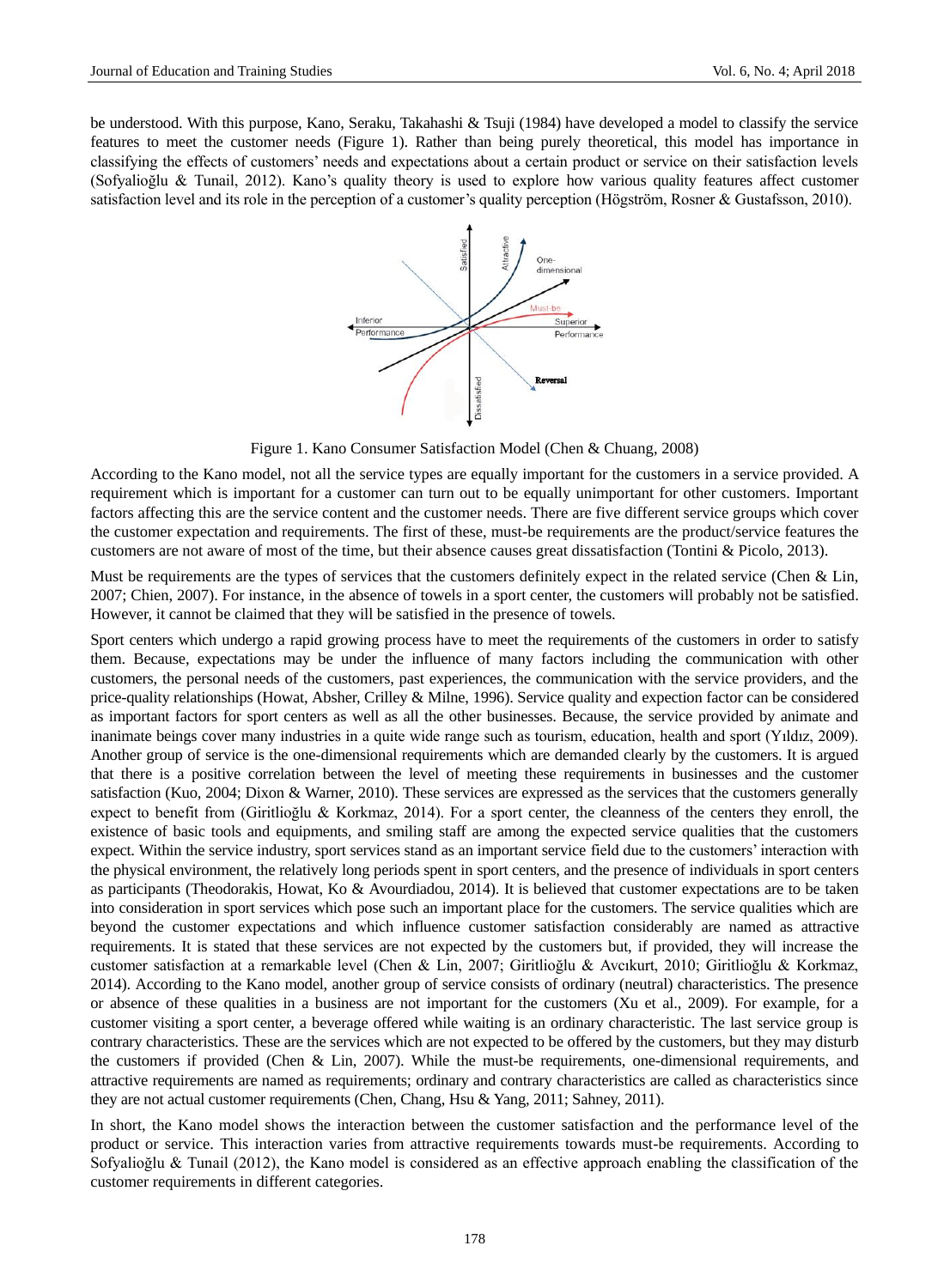According to Zeithaml, Parasuraman, & Berry (1985), sport services' being qualified is seen as a determinant factor in the development of the businesses. If considered from the viewpoint of service businesses, private sport centers are defined as the places where the individuals' needs such as healthy life, wellness, losing weight, and power building are met (Yıldız, 2012). Service quality (Öztürk, 1996), which is more different than physical product quality and which has a more complicated nature to be understood, is an important issue for production process and the management phases of the businesses (Hsu, Chang, Wang, & Lin, 2007). Because, service quality is expressed as the capability of a business to meet the customer requirements, and the quality perceived by the customer (Öztürk, 1996). Briefly, service quality may stem from the comparison of the actual service performance with the customer expectations. Service quality performance and measuring the customer reactions to this performance is one of the key factors of improving the service quality in an organization. In sport facilities and businesses, businesses will be able to maintain their existence as long as the customers' expectations which stem from external factors such as service quality are met (Emery, 2011; Taylor & Godfrey, 2003).

Studies presenting various approaches to measure the service quality perceptions of the customers in sport and private sport centers can be found in the literature (Chelladurai & Chang, 2000; Chelladurai, Scott & Haywood-Farmer, 1987; Fernandez, Carrion & Ruitz, 2012; Gencer, Demir & Aycan, 2008; Ko & Pastore, 2005; Theodorakis et al., 2014; Theodorakis, Kambitsis, & Laios, 2001; Papadimitriou & Karteliotis, 2000; Yildiz, 2011).

Sport businesses tend to plan and provide services in the most reasonable price and time to maintain their existence and to meet the sport-related expectations and requirements of the customers. For this reason, learning the customer demands and expectations is an important component to ensure that sport services are capable of meeting the customer requirements (Howard & Crompton, 1980).

The current study has importance in terms of identifying the customer expectations and exploring service quality perceptions in sport centers, and determining what types of services should be offered in these businesses. In this study, within the frame of Kano Model, a commonly accepted model of expectation classification, it is aimed to explore the variables predicting the expectations of the sport center members and the levels of perceived service quality. It is considered that the research findings will put forward recommendations, along with related concrete evidences, to improve the service quality in private sport centers. Furthermore, the present study intends to help us anticipate to what extent the customers satisfaction and expectation determine their sport center preferences in the future.

## **2. Method**

#### *2.1 Research Model*

In this study, descriptive and correlational scanning model methods were preferred among quantitative research methods.

#### *2.2 Research Group*

Participants of the present study consist of 680 private sport center members who have volunteered and who have been chosen on the basis of multistage sampling from the sport centers that functioned in Manisa province in 2017. The participants are 300 females and 380 males with an average age of  $25,10\pm 4.34$ . Multistage sampling (Cluster) is described as chosing samples from each selected groups when the sample turns out to be too big due the large numbers of selected groups (Karasar, 2014).

All the subjects in this study are voluntary participants. Consent request form for voluntary participation is attached to the introduction part of the survey. The form presents detailed information about the aim of the research, the contents, the duration, expected participant number, expectations from the participants, potential benefits of the study, voluntariness basis of participation, and confidentiality of any personal information. The participants are asked to sign the forms by reading and agreeing to take part in the study as voluntary participants.

Prior to data collection, ethical committee permission from Manisa Celal Bayar University, Institute of Social Sciences, Ethical Committee of Social and Humanity Sciences was obtained, the participants were informed about the study and their approval was obtained (Decision Date and Number: 12/07/2017: 11; 2017/3).

#### *2.3 Data Collection Tools*

In this study, personal information form prepared by the researchers and Perceived Service Quality Scale in Sport-Fitness Centers developed by Uçan (2007), and The Level of Meeting the Expectations from the Sport Centers Scale developed by Bingöl and Doğan (2010) are employed as data collection tools.

*Personal Information Form*: In this part, there are items to uncover the age, gender, programme fee perceptions and the frequency of doing sport.

*"Sport-Fitness Centers Perceived Service Quality Scale (SFC-PSQS)":* The measument tool developed by Uçan (2007) has a structure consisting of 5 points Likert type (1:Definitely disagree, 5: Definitely agree) 31 items and 6 subscales.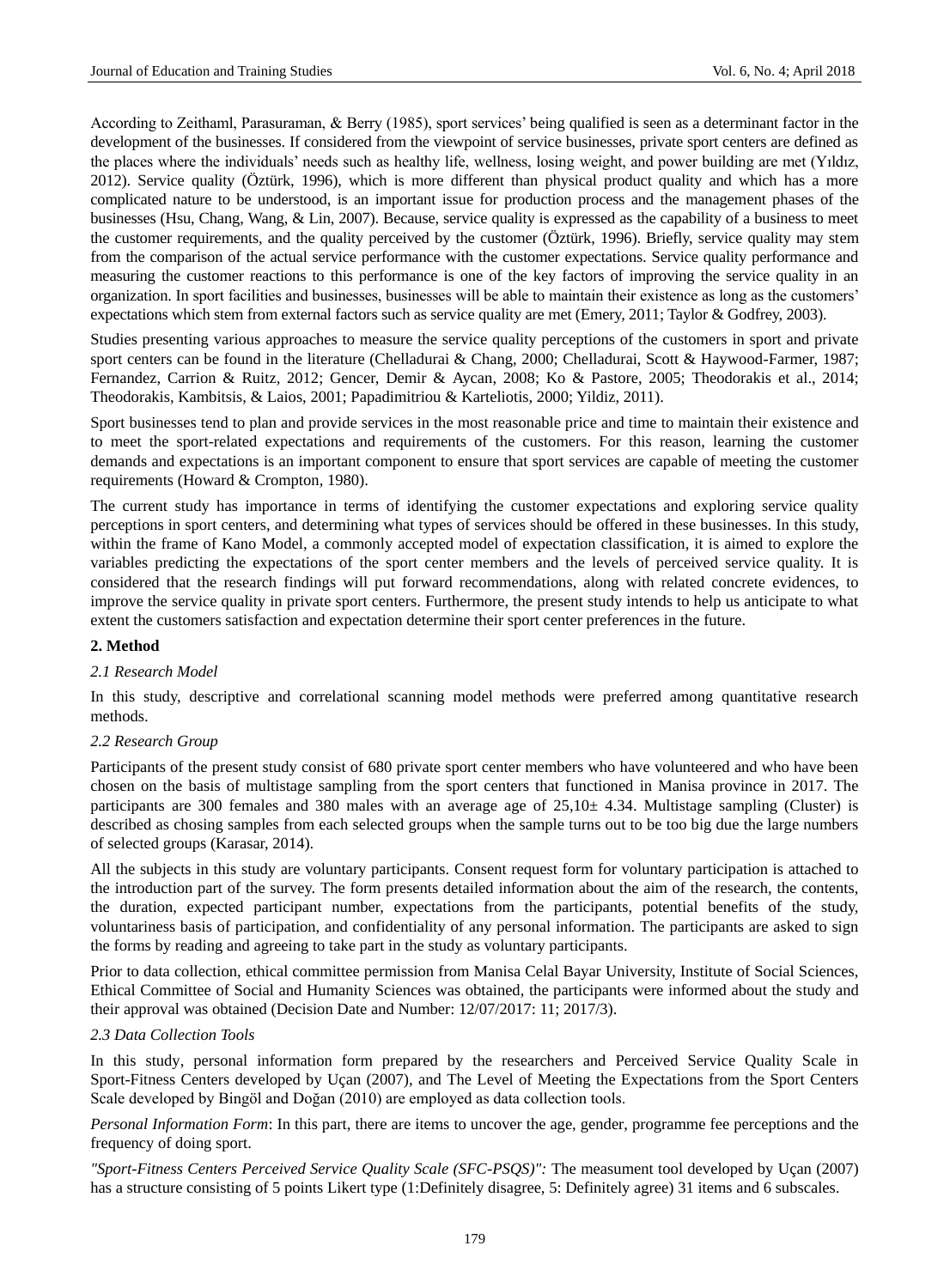In the reliability analyzes run with the data collected fort his study, the obtained consistency coefficient is  $\alpha$ =0.96. Psychometric features of the scale which do not have a total score quality is given below. *Interaction Quality (10 Items)* is composed of the features containing the members of sport-fitness centers and their interactions with staff working in these centers.

*Outcome Quality* (5 *Items)*, are the items including the sport-fitness center members' opinions and evaluations regarding their purposes at the end of the services they receive. *Physical Environment Quality* (7 *Items)*, are the items including the physical environment conditions where the service is provided to the members of sport-fitness centers. These items are about the qualities of waiting and resting areas, changing rooms and bathrooms, and the areas where sport is done. *Exercise Tools and Equipments* (3 *Items)* consists of items describing the qualities of tools and equipments used by the sport-fitness center members while doing sport. These items are expressions such as sufficient number of exercise tools and equipments, tools' and equipments' being convenient for the needs, and the safety and operability of these tools and equipments. *Programme Quality* (3 *Items)* consists of items stating the purposes of sport-fitness center members and the contents and qualities of programmes and activities offered in these centers. *Environmental Conditions Quality* (3 *Items)* are the items about the air-conditioning, lighting, and heating up the place.

|  |  |  | Table 1. Sport-Fitness Centers Perceived Service Quality Scale (SFC-PSQS) Reliability coefficients |  |
|--|--|--|----------------------------------------------------------------------------------------------------|--|
|  |  |  |                                                                                                    |  |

| Factors                                 | Reliability of Original | <b>Reliability for Current</b> |
|-----------------------------------------|-------------------------|--------------------------------|
|                                         | Research $(\alpha)$     | Research $(\alpha)$            |
| <i>Interaction Quality</i>              | 0.95                    | 0.92                           |
| Outcome Quality                         | 0.92                    | 0.89                           |
| <b>Physical Environment Quality</b>     | 0.85                    | 0.90                           |
| <b>Exercise Tools and Equipments</b>    | 0.82                    | 0.85                           |
| Programme Quality                       | 0.83                    | 0.81                           |
| <b>Environmental Conditions Quality</b> | 0.77                    | በ 77                           |

*Centers Expectations State Questionnaire:* The questionnaire was developed by Bingöl & Doğan (2010), and consists of 18 all positive item. Each item is accompanied by a 5-point Likert scale (1:Definitely disagree, 5: Definitely agree).

### *2.4 Collection of Data*

In the collection of the research data 5 trained assistants along with the researchers were employed in this study. The assistants were informed in detail about the points to be considered while filling in the survey form. The surveys were completed through the method of face to face interviews in sport centers chosen on the basis of multistage sampling. A total of 770 surveys were collected from the participants. The researchers eliminated 90 surveys which were found to be lacking or miscompleted, and accepted 680 surveys as valid and analyzed them. 88,3% reliable feedback was attained from the measurement tools employed.

#### *2.5 Statistical Analysis of Data*

SPSS 22 Package Programme is used to analyze the data collected in this study. Skewness and Curtosis values are considered in the normality tests of the data. Mean, standard deviation and correlation (Pearson Correlation) values are analyzed for the subscales of Expectation Scale and Perceived Service Quality Scale. While the significance between two means test (the Independent Samples T-Test) is run to detect the difference between scale subdimensions with binary variables, Multiple Linear Regression Analysis is used to measure the probability of bistable results through one or more independent variables. The validity of the Centers Expectations State Questionnaire is investigated through factor analysis and the reliability of the scale is further tested via Cronbach's alpha values.

#### **3. Findings**

In this part of the study, the analyzes regarding the validity and reliability tests of The Level of Meeting the Expectations from the Sport Centers and their findings are presented.

## *3.1 Expectation Scale Validity and Reliability Analysis*

Due to the lack of sufficient information about the validity and reliability of Centers Expectations State Questionnaire, validity and reliability analyzes are repeated by gaining permission from Bingöl and Doğan (2010).

The results of the construct validity and reliability for expectation scale are in Table 2. Initially, Explanatory Factor Analysis (EFA) is run. Kayser-Meyer-Olkin Measure of Sampling Adequacy (KMO) value and Barlett's Test of Sphericity results show that the existing data is convenient for the analysis. After leaving out the items which do not have the sufficient factor load value (0.40) following the EFA, it is seen that 2 factors, each consisting of 7 items, and having an Eigenvalue bigger than 1 have emerged. Total varience explained related to two factors is 65,48%. First factor is named as "Expectation-Physical Development" and the second factor as "Expectation-Psyhco-Social Development". The highest score to be attained from the dimensions being evaluated over the total score is 35 while the lowest is 7.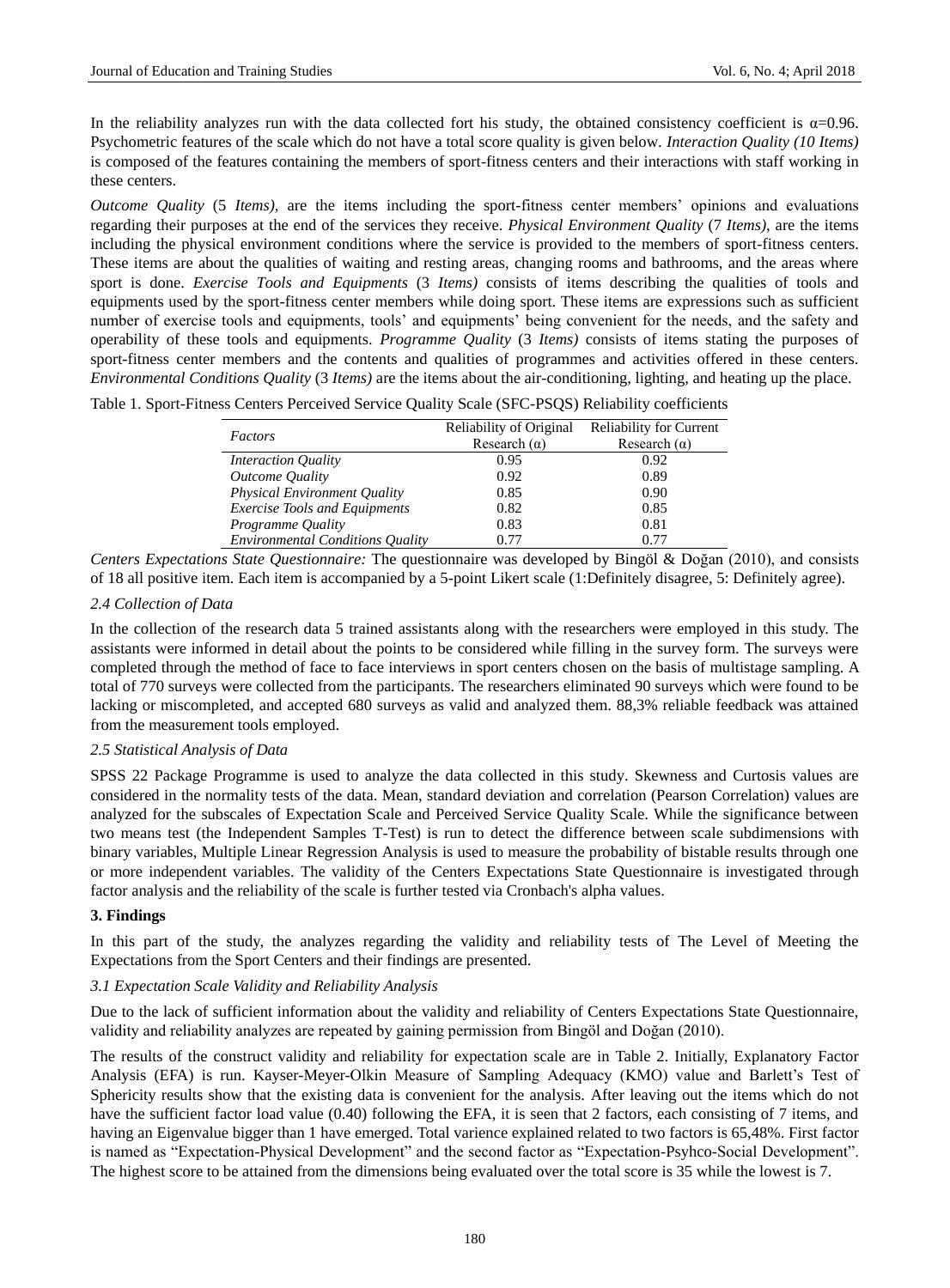Confirmatory Factor Analyses (CFA) is applied to the bidimensional structure obtained as a result of EFA. Improvements in the CFA analysis are done considering the suggestions of modification. According to the results obtained, while it is found that the chi-square value is slightly above the acceptable level according to the degree of freedom, other indexes (RMSEA, SRMR, GFI, AGFI, CFI, NFI, NNFI) are identified to be between the limits of good and sufficient.

It is detected that the correlation values for all items vary between 0.62 and 0.77. In the independent samples t-test comparison of lower 27% and upper 27% groups, significant differences (p<0,001) are detected. Thus, it is seen that the distinctiveness function of the scale is sufficient. When the whole scale's and subdimensions' Cronbach's Alpha internal consistency values are examined, alpha coefficient for the first factor is found as  $\alpha=0.91$ , and alpha coefficient for the second factor as  $\alpha=0.94$ . A strong positive correlation (r=0,74) is seen between the two factors. The definitions of the subdimensions are as below:

|                                 |                              | <b>EFA Results</b> | Corrected   | High-Low      |                | <b>CFA Results</b> |
|---------------------------------|------------------------------|--------------------|-------------|---------------|----------------|--------------------|
|                                 | 1. Factor                    | 2. Factor          | Item-Total  | Groups %27    | Fit Index      | Goodness of        |
|                                 |                              |                    | Correlation | Differences** |                | <b>Fit Values</b>  |
| Item 1                          | 0.64                         |                    | 0.63        | $-40.10$      | $\chi^2$       | 241.06             |
| Item 2                          | 0.73                         |                    | 0.73        | $-38.80$      | sd             | 47                 |
| Item 3                          | 0.80                         |                    | 0.77        | $-41.86$      | $\chi^2$ /sd   | 5.12               |
| Item 4                          | 0.84                         |                    | 0.69        | $-46.34$      | <b>RMSEA</b>   | 0.078              |
| Item 5                          | 0.79                         |                    | 0.72        | $-49.74$      | <b>SRMR</b>    | 0.026              |
| Item 6                          | 0.71                         |                    | 0.67        | $-48.66$      | <b>GFI</b>     | 0.95               |
| Item 7                          | 0.66                         |                    | 0.75        | $-47.62$      | <b>AGFI</b>    | 0.89               |
| Item 8                          |                              | 0.61               | 0.73        | $-47.61$      | <b>CFI</b>     | 0.99               |
| Item 9                          |                              | 0.73               | 0.68        | $-47.13$      | <b>NFI</b>     | 0.99               |
| Item 10                         |                              | 0.80               | 0.72        | $-40.51$      | <b>NNFI</b>    | 0.98               |
| Item 11                         |                              | 0.80               | 0.70        | $-45.41$      |                |                    |
| Item 12                         |                              | 0.75               | 0.70        | $-47.43$      | CN             | 201.04             |
| Item 13                         |                              | 0.67               | 0.67        | $-46.28$      |                |                    |
| Item 14                         |                              | 0.70               | 0.71        | $-47.77$      |                |                    |
| Variance                        | 33.16                        | 32.32              |             |               |                |                    |
| <b>Total Variance Explained</b> |                              | 65.48              |             |               |                |                    |
| Cronbach's<br>Alpha             | 0.91                         | 0.90               |             |               |                |                    |
| Total Cronbach's Alpha          |                              | 0.94               |             |               |                |                    |
| Kaiser-Mayer-Olkin              |                              | 0.94               |             |               |                |                    |
|                                 | Measure of Sampling Adequecy |                    |             |               |                |                    |
|                                 | 9149.93<br>$\chi^2$ =        |                    |             |               |                |                    |
|                                 | $= 153$<br>f                 |                    |             |               |                |                    |
|                                 | P<br>$= 0.00$                |                    |             |               | $\overline{X}$ | S                  |
|                                 | 2. Psychosocial Changes      |                    |             | 1.            | 27.03          | 5.68               |
| 1. Physical<br>Changes          | $r = 0.74*$                  |                    |             | 2.            | 27.17          | 5.75               |

|  |  |  | Table 2. Validity and reliability table of The Level of Meeting the Expectations from the Sport Centers Scale |  |
|--|--|--|---------------------------------------------------------------------------------------------------------------|--|
|  |  |  |                                                                                                               |  |

 $*p<0,01$   $*p<0,001$ 

Expectation- Physical Changes: In this dimension, there are items related to physical development, physical beauty attainment, having a shapeful body, the body's gaining the habit of standing straight, strength development, endurance development, and the level of meeting the expectations to have a flexible body in the activities done in sport centers.

Expectation- Psychosocial Changes: This dimension consists of items attempting to measure the habit of doing sport regularly, discovering sportive ability, discovering the limits of personal capacity, developing interpersonal relationships, maintaining psychological balance, self-confidence, and expectations to minimize the daily emotional states such as anger, tension, stress.

#### *3.2 Descriptive Statistics Findings*

In Table 3, some personal information and descriptive statistics related to SFC-PSQS and the subdimensions of the Expectation Scale are presented.

When Table 3 is analyzed, 64.1% of the participants with an average age of 25,10 ( $\pm$ 4,34) state that membership fees of sport centers are not expensive. While the participants' physical development expectations average is found as 27,03  $(\pm 5,67)$ ; and the psycho-social development expection average as 27,17 ( $\pm 5,75$ ); among the subdimensions of service quality subdimensions, outcome quality has the highest average with  $3.97 \, (\pm 0.87)$  and physical environment quality has the lowest average score with  $3,65$  ( $\pm 0,84$ ).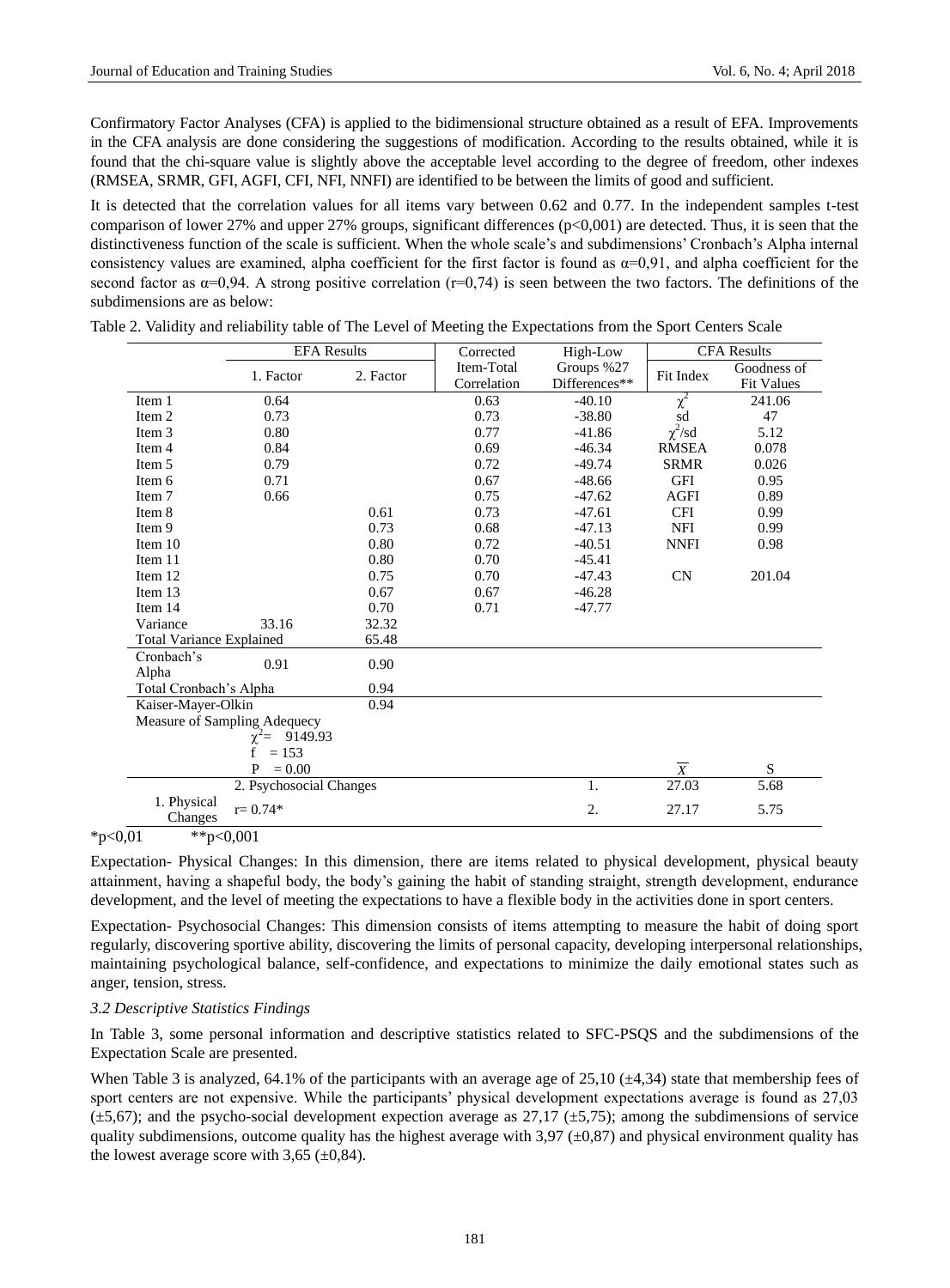#### Table 3. Descriptive Statistics

|                                         |            | f   | $\%$ | Total | X      | <b>SD</b> | Min.  | Max.    |
|-----------------------------------------|------------|-----|------|-------|--------|-----------|-------|---------|
| Membership Fees                         | Expensive  | 244 | 35.9 | 680   |        |           |       |         |
|                                         | Reasonable | 434 | 64.1 |       |        |           |       |         |
| Age                                     |            |     |      | 680   | 25.10  | 4.34      | 18.00 | 49.00   |
| Duration of Membership (Day)            |            |     |      | 680   | 217.00 | 360.64    | 7.00  | 3650.00 |
| <b>Expectation-Physical Changes</b>     |            |     |      | 680   | 27.03  | 5.67      | 7.00  | 35.00   |
| <b>Expectation-Psychosocial Changes</b> |            |     |      | 680   | 27.17  | 5.75      | 7.00  | 35.00   |
| <b>Physical Environmental Quality</b>   |            |     |      | 680   | 3.65   | 0.84      | 1.00  | 5.00    |
| <b>Interaction Quality</b>              |            |     |      | 680   | 3.86   | 0.78      | 1.00  | 5.00    |
| <b>Outcome Quality</b>                  |            |     |      | 680   | 3.97   | 0.87      | 1.00  | 5.00    |
| Programme Quality                       |            |     |      | 680   | 3.75   | 0.87      | 1.00  | 5.00    |
| <b>Exercise Tools and Equipments</b>    |            |     |      | 680   | 3.77   | 0.90      | 1.00  | 5.00    |
| <b>Environmental Conditions Quality</b> |            |     |      | 680   | 3.80   | 0.84      | 1.00  | 5.00    |

*3.3 Findings of the Test of Differences Between Some Variables and Subdimensions of the Expectation Scale.* 

The comparison scores of the participants' genders and the variable of the perceptions of membership fees with their expectations are given in Table 4.

Table 4. The results of the difference test between some variables and the subdimensions of the expectation scale (Independent t test)

| Independent Variables       | Groups     |     |       | S.D  | df     |         |      |
|-----------------------------|------------|-----|-------|------|--------|---------|------|
|                             | Female     | 300 | 26.93 | 5.24 | 671.03 | $-0.39$ | 0.70 |
| <b>Physical Changes</b>     | Male       | 380 | 27.10 | 6.00 |        |         |      |
| <b>Psychosocial Changes</b> | Female     | 300 | 26.91 | 5.35 | 669.14 | $-1.03$ | 0.30 |
|                             | Male       | 380 | 27.37 | 6.05 |        |         |      |
| <b>Physical Changes</b>     | Expensive  | 244 | 26.00 | 5.80 | 678    | $-3.60$ | 0.00 |
|                             | Reasonable | 436 | 27.61 | 5.52 |        |         |      |
|                             | Expensive  | 244 | 26.08 | 6.34 | 433.44 | $-3.72$ | 0.00 |
| <b>Psychosocial Changes</b> | Reasonable | 436 | 27.77 | 5.30 |        |         |      |

When Table 4 results are examined, there is no significant difference between the gender and the physical development and psychosocial development which are among the expectation scale subdimensions. Significant differences in favor of those stating that the fees are not expensive are detected between the physical development (27.61 $\pm$ 5.52) along with psychosocial development (27.77 $\pm$ 5.30), and the perception of membership fees (p<0.05).

## *3.4 Correlation Findings*

Table 5. The relationships among some variables, SFC-PSQS subdimensions and expectation (Pearson correlation)

|                                         |     | <b>Expectation-Physical</b><br>Changes |      | <b>Expectation-Psychosocial</b><br>Changes |      |
|-----------------------------------------|-----|----------------------------------------|------|--------------------------------------------|------|
|                                         | n   | r                                      | n    | r                                          | D    |
| Frequency of Going to Sport Center      | 680 | 0.32                                   | 0.00 | 0.24                                       | 0.00 |
| Duration of Membership (Day)            | 680 | $-0.03$                                | 0.44 | $-0.07$                                    | 0.06 |
| <b>Physical Environmental Quality</b>   | 680 | 0.55                                   | 0.00 | 0.53                                       | 0.00 |
| <b>Interaction Quality</b>              | 680 | 0.69                                   | 0.00 | 0.64                                       | 0.00 |
| <b>Outcome Quality</b>                  | 680 | 0.66                                   | 0.00 | 0.62                                       | 0.00 |
| Programme Quality                       | 680 | 0.66                                   | 0.00 | 0.60                                       | 0.00 |
| <b>Exercise Tools and Equipments</b>    | 680 | 0.61                                   | 0.00 | 0.57                                       | 0.00 |
| <b>Environmental Conditions Ouality</b> | 680 | 0.50                                   | 0.00 | 0.49                                       | 0.00 |

When Table 5 is analyzed, while there is no significant correlation between membership duration and the subdimensions of expectation scale (p>.05), a medium level correlation between going to a sport center and physical development (r=.32; p<.05), and a low level positive relationship between psychosocial development and frequency of going to a sport center are detected  $(r=.24; p<.05)$ . This situation shows that as the frequency of participants' going to a sport center increases, even slightly, so do their expectation levels.

When the subdimensions of the expectation scale and the SFC-PSQS are compared, it is observed that all the subdimensions has medium or high level significant positive correlations with the expectation. As the participants' perception level of the quality of service in the sport centers increase, their expectation levels also generally increase at a remarkable level.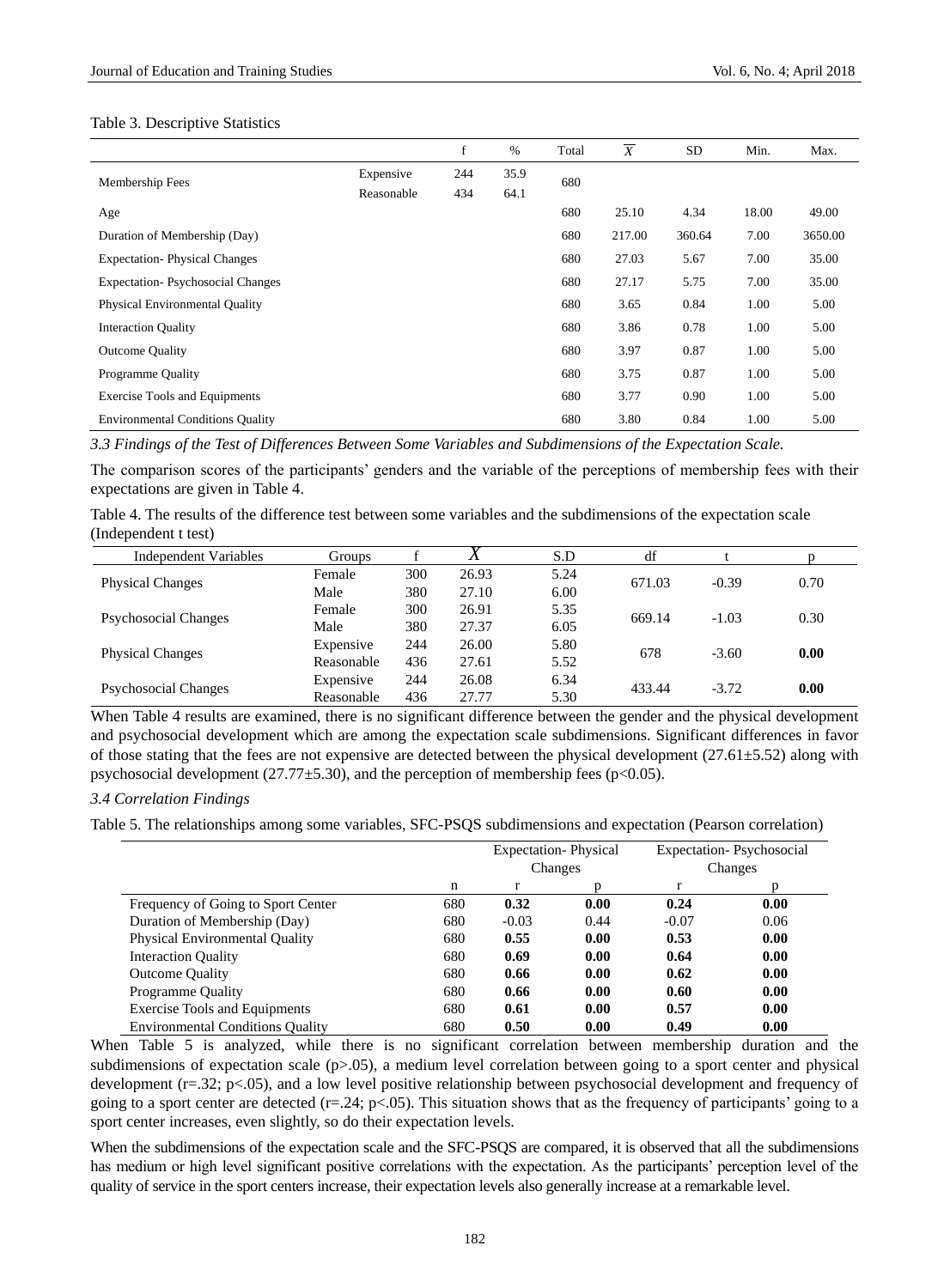## *3.5 Findings of Linear Regression Analysis*

Table 6. The results of multiple linear regression analysis regarding SFC-PSQS subdimensions' explanation of Expectation dimensions by genders

|                                  |             |                                         |          | Unstandardized | Standardized |         |      |
|----------------------------------|-------------|-----------------------------------------|----------|----------------|--------------|---------|------|
|                                  | Groups      | Variables                               |          | Coefficients   | Coefficients | t       | p    |
|                                  |             |                                         | B        | Std. Error     | Beta         |         |      |
|                                  |             | Constant                                | 3,87     | 1,06           |              | 3,66    | 0,00 |
|                                  |             | Physical Environmental Quality          | 0,11     | 0,33           | 0,02         | 0,34    | 0,74 |
|                                  |             | <b>Interaction Quality</b>              | 2,74     | 0,55           | 0,37         | 4,96    | 0,00 |
|                                  | Female      | <b>Outcome Quality</b>                  | 1,56     | 0,37           | 0,25         | 4,24    | 0,00 |
|                                  |             | Programme Quality                       | 1,49     | 0,37           | 0,24         | 4,08    | 0,00 |
|                                  |             | <b>Exercise Tools and Equipments</b>    | 0,57     | 0,33           | 0,09         | 1,76    | 0,08 |
|                                  |             | <b>Environmental Conditions Quality</b> | $-0,51$  | 0,32           | $-0,08$      | $-1,59$ | 0,11 |
| Expectation-Physical Changes     | $R = 0,803$ | $R^2 = 0,645$<br>$F = 88,76$            | $p=0,00$ |                |              |         |      |
|                                  |             | Constant                                | 4,03     | 1,16           |              | 3,47    | 0,00 |
|                                  |             | Physical Environmental Quality          | 0,73     | 0,36           | 0,10         | 2,05    | 0,04 |
|                                  |             | <b>Interaction Quality</b>              | 1,22     | 0,46           | 0,17         | 2,65    | 0,01 |
|                                  | Male        | <b>Outcome Quality</b>                  | 1,61     | 0,38           | 0,24         | 4,22    | 0,00 |
|                                  |             | Programme Quality                       | 1,61     | 0,37           | 0,25         | 4,38    | 0,00 |
|                                  |             | <b>Exercise Tools and Equipments</b>    | 0,83     | 0,37           | 0,13         | 2,24    | 0,03 |
|                                  |             | <b>Environmental Conditions Quality</b> | 0,02     | 0,37           | 0,00         | 0,04    | 0,97 |
|                                  | $R = 0,744$ | $R^2 = 0,554$<br>$F = 77,30$            | $p=0,00$ |                |              |         |      |
|                                  |             | Constant                                | 4,68     | 1,21           |              | 3,86    | 0,00 |
|                                  |             | Physical Environmental Quality          | 0,62     | 0,38           | 0,10         | 1,63    | 0,11 |
|                                  |             | <b>Interaction Quality</b>              | 3,38     | 0,63           | 0,45         | 5,34    | 0,00 |
|                                  | Female      | <b>Outcome Quality</b>                  | 0,87     | 0,42           | 0,13         | 2,07    | 0,04 |
|                                  |             | Programme Quality                       | 0,91     | 0,42           | 0,14         | 2,18    | 0,03 |
|                                  |             | <b>Exercise Tools and Equipments</b>    | 0,03     | 0,37           | 0,00         | 0,07    | 0,95 |
|                                  |             | <b>Environmental Conditions Quality</b> | $-0,01$  | 0,36           | $-0,00$      | $-0,03$ | 0,97 |
| Expectation-Psychosocial Changes | $R = 0,774$ | $R^2 = 0,553$<br>$F = 60,47$            | $p=0,00$ |                |              |         |      |
|                                  |             | Constant                                | 5,30     | 1,25           |              | 4,25    | 0,00 |
|                                  |             | Physical Environmental Quality          | 0,47     | 0,38           | 0,07         | 1,22    | 0,23 |
|                                  |             | <b>Interaction Quality</b>              | 0,34     | 0,49           | 0,05         | 0,69    | 0,49 |
|                                  | Male        | <b>Outcome Quality</b>                  | 2,27     | 0,41           | 0,34         | 5,55    | 0,00 |
|                                  |             | Programme Quality                       | 1,33     | 0,40           | 0,20         | 3,36    | 0,00 |
|                                  |             | <b>Exercise Tools and Equipments</b>    | 0,89     | 0,40           | 0,14         | 2,23    | 0,03 |
|                                  |             | <b>Environmental Conditions Quality</b> | 0,43     | 0,40           | 0,06         | 1,07    | 0,29 |
|                                  | $R = 0,703$ | $R^2 = 0,494$<br>$F = 60,74$            | $p=0,00$ |                |              |         |      |

When the findings are evaluated in terms of genders, it is seen that SFC-PSQS subdimensions' power to explain Expectation-Physical Development is a little higher among women ( $R^2 = 0.645$ ) than men ( $R^2 = 0.554$ ). According to the results revealing significant relationships (p<0,05), the women's Expectation-Physical Development level is explained, in terms of standardized regression coefficient relative importance order, by interaction quality, outcome quality and program quality at a level of 64 %. Among women, on the other hand, according to the order of relative importance, programme quality, outcome quality, interaction quality, exercise tools and equipments quality and physical environment quality explain by 55 %.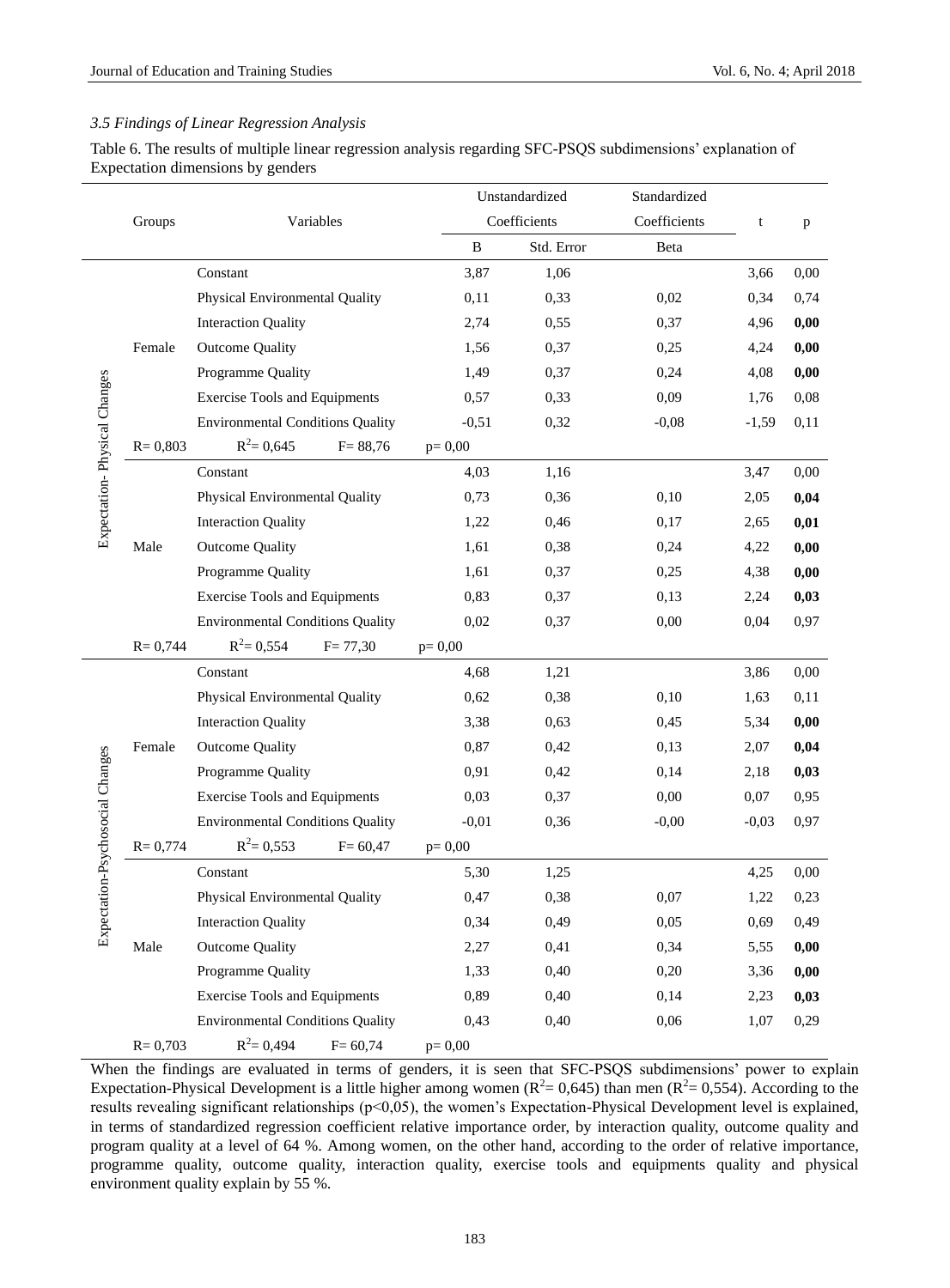It can be seen that the SFC-PSQS subdimensions' power to explain Expectation-Psycho-social Development dimension is again slightly higher among women ( $R^2 = 0.553$ ) than men ( $R^2 = 0.494$ ). Significant ( $p < 0.05$ ) predictor variables order among women is as outcome quality, programme quality, and exercise tools and equipments quality.

| Table 7. Multiple linear regression analysis results regarding the explanation of Expectation dimensions by SFC-PSQS |  |  |  |
|----------------------------------------------------------------------------------------------------------------------|--|--|--|
| subdimensions according to the membership fee perceptions                                                            |  |  |  |

|                                  |             |                                         |          | Unstandardized | Standardized |         |      |
|----------------------------------|-------------|-----------------------------------------|----------|----------------|--------------|---------|------|
|                                  | Groups      | Variables                               |          | Coefficients   | Coefficients | t       | p    |
|                                  |             |                                         | B        | Std. Error     | Beta         |         |      |
|                                  |             | Constant                                | 3,52     | 1,25           |              | 2,82    | 0.00 |
|                                  |             | Physical Environmental Quality          | $-0,36$  | 0,43           | $-0.06$      | $-0,85$ | 0,39 |
|                                  |             | <b>Interaction Quality</b>              | 2,73     | 0.60           | 0,35         | 4,52    | 0,00 |
|                                  | Expensive   | <b>Outcome Quality</b>                  | 2,19     | 0.42           | 0,33         | 5,26    | 0,00 |
|                                  |             | Programme Quality                       | 1,31     | 0,44           | 0,21         | 2,99    | 0,00 |
|                                  |             | <b>Exercise Tools and Equipments</b>    | 0,66     | 0.40           | 0.10         | 1,65    | 0.10 |
|                                  |             | <b>Environmental Conditions Quality</b> | $-0.47$  | 0,37           | $-0.07$      | $-1,26$ | 0,21 |
| Expectation-Physical Changes     | $R = 0,793$ | $R^2 = 0,628$<br>$F = 66,78$            | $p=0,00$ |                |              |         |      |
|                                  |             | Constant                                | 3,27     | 1,09           |              | 2,98    | 0.00 |
|                                  |             | Physical Environmental Quality          | 1,16     | 0,31           | 0,16         | 3,71    | 0,00 |
|                                  |             | <b>Interaction Quality</b>              | 3,27     | 1,09           | 0,21         | 3,47    | 0,00 |
|                                  | Reasonable  | <b>Outcome Quality</b>                  | 1,17     | 0.35           | 0,18         | 3,32    | 0,00 |
|                                  |             | Programme Quality                       | 1,43     | 0.35           | 0,21         | 4,05    | 0,00 |
|                                  |             | <b>Exercise Tools and Equipments</b>    | 1,09     | 0.33           | 0.17         | 3,32    | 0,00 |
|                                  |             | <b>Environmental Conditions Quality</b> | $-0,15$  | 0.34           | $-0.02$      | $-0,44$ | 0,66 |
|                                  | $R = 0,750$ | $R^2 = 0,563$<br>$F = 92,15$            | $p=0,00$ |                |              |         |      |
|                                  |             | Constant                                | 1,81     | 1,45           |              | 1,25    | 0,21 |
|                                  |             | Physical Environmental Quality          | 0,20     | 0,50           | 0,03         | 0,40    | 0,69 |
|                                  |             | <b>Interaction Quality</b>              | 3,18     | 0,70           | 0,37         | 4,52    | 0,00 |
|                                  | Expensive   | <b>Outcome Quality</b>                  | 2,27     | 0.49           | 0,31         | 4,67    | 0,00 |
|                                  |             | Programme Quality                       | 0,06     | 0.51           | 0.01         | 0,11    | 0,91 |
|                                  |             | <b>Exercise Tools and Equipments</b>    | 1,24     | 0,47           | 0,17         | 2,63    | 0,01 |
|                                  |             | <b>Environmental Conditions Quality</b> | $-0,39$  | 0.43           | $-0.05$      | $-0.89$ | 0,37 |
| Expectation-Psychosocial Changes | $R = 0,759$ | $R^2 = 0,576$<br>$F = 53,70$            | $p=0.00$ |                |              |         |      |
|                                  |             | Constant                                | 6,42     | 1,17           |              | 5,49    | 0,00 |
|                                  |             | Physical Environmental Quality          | 0,79     | 0,33           | 0,11         | 2,36    | 0,02 |
|                                  |             | <b>Interaction Quality</b>              | 0,78     | 0.46           | 0,11         | 1,69    | 0,09 |
|                                  | Reasonable  | <b>Outcome Quality</b>                  | 1,62     | 0.38           | 0,26         | 4,29    | 0,00 |
|                                  |             | Programme Quality                       | 1,51     | 0.38           | 0.23         | 3,99    | 0,00 |
|                                  |             | <b>Exercise Tools and Equipments</b>    | 0,31     | 0.35           | 0.05         | 0.89    | 0,37 |
|                                  |             | <b>Environmental Conditions Quality</b> | 0,41     | 0,36           | 0.06         | 1,13    | 0,26 |
|                                  | $R = 0.678$ | $R^2 = 0,459$<br>$F = 60,78$            | $p=0,00$ |                |              |         |      |

When Table 7 is analyzed, it is observed that the power of SFC-PSQS subdimensions to explain Expectation-Physical Development dimension according to membership fee perception is higher in the expensive group ( $R^2 = 0.628$ ) than the reasonable group ( $R^2$  = 0,563). In the group stating that the fee is expensive, the most important significant predictive variables are interaction quality, outcome quality, and programme quality; while in the reasonable fee group, these variables are found to be programme quality, interaction quality, outcome quality, exercise tools and equipments, and physical environment quality.

The SFC-PSQS subdimensions' power to explain Expectation-Psycho-social Development dimension is found to be higher in the expensive group ( $R^2 = 0.576$ ) than the reasonable group ( $R^2 = 0.459$ ). In the group stating that the fee is high, the most important predictive variables are respectively the interaction quality, outcome quality and exercise tools and equipments. In the reasonable group, on the other hand, the most important predictive variables are respectively the outcome quality, programme quality, and physical environment quality variables.

#### **4. Discussion and Conclusion**

It is stated that sport can cause emotional, moral, physical and psychosocial developments besides health and welfare (LaVoi, 2007). Likewise, sport is also an important effect on individuals' individual identity acquisitions in addition to enable people to provide group membership and social identity (Eitzen & Sage, 2009). For sport centers, what customer expectations are and to what extent are these expectations provided are important factors in the success and continuity of businesses. Today, technological developments play an important role in offering comfortable service to customers of sport centers. Changing social conditions, especially urbanization and living conditions, can also affect individual expectations provided by businesses. The customers, who are expecting more qualified service, won't be satisfied with businesses, which they get service by, if their requests are not supplied. For this reason, sport centers need to provide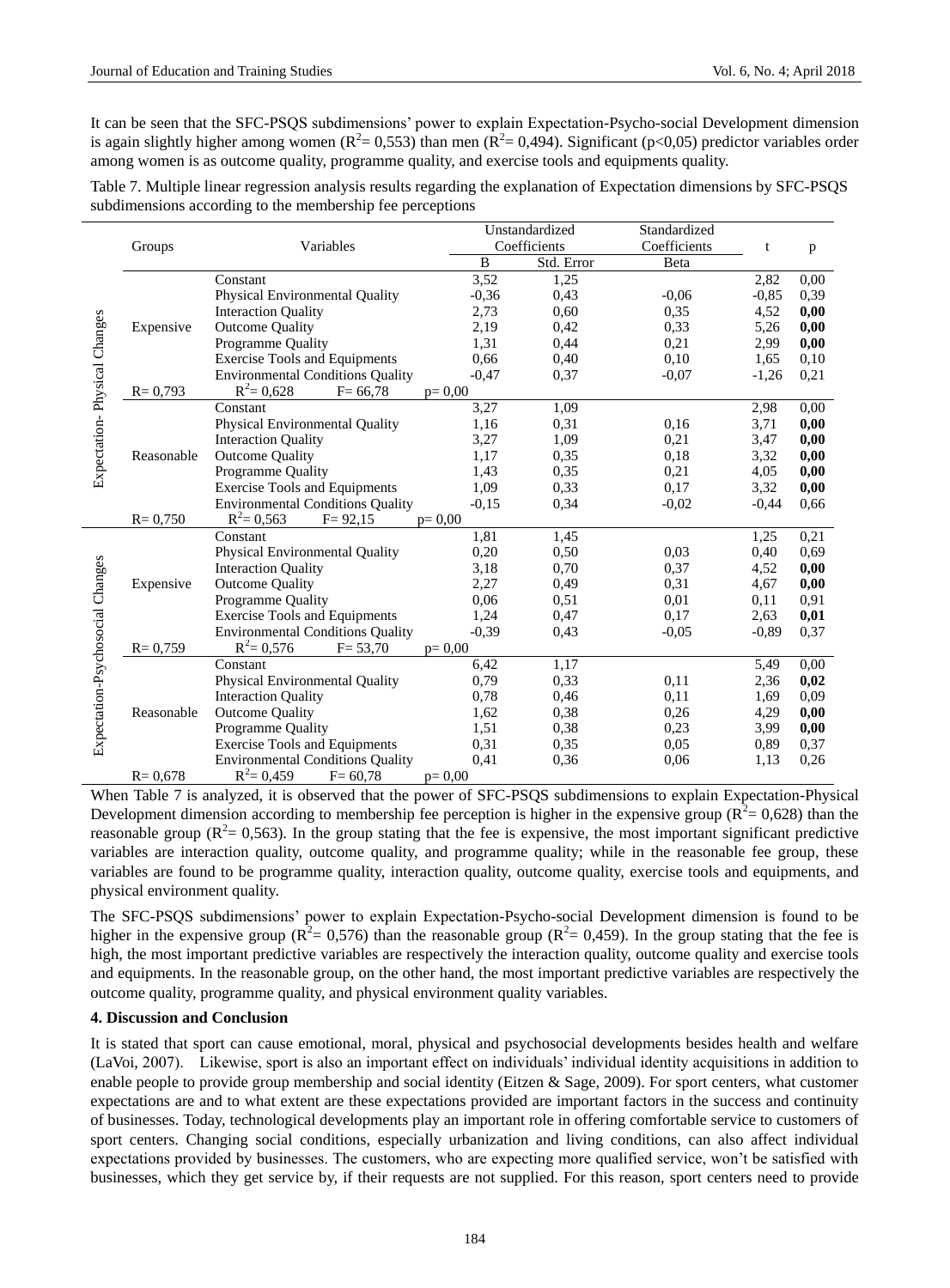customers with services, as well as essential ones, which are exciting or which customers can expect on the purpose of providing qualified services. Service quality and expected service for customers are the anticipated performances that customers wish to have from businesses. As well as this situation may be a physical and psychosocial need for sport center customers, it may also be services arising from physical characteristics of businesses, just as cleaning, technical equipment and environmental situations. The only factor to ensure sustainability and continuity of sport centers is not sufficient. Because customer expectations, which may affect individual consumer satisfaction, equipment, sport center experience, customer loyalty, interaction, socialization and physical appearance need to be considered (Yıldız, Polat, Sönmezoğlu & Çokpartal, 2016). Customer expectations can be met by providing a qualified service. The process between customer expectations and proffered service performance will also give an idea about the quality of service which is provided. In a sport center with a good physical infrastructure and adequate equipment, it is stated that customers are more interested in the level of satisfaction of proffered sport services than physical characteristics of facilities (Imamoğlu, 1998). Therefore, customer satisfaction is increasing in direct proportion with qualified service delivery. The recent researches have determined that consumers' service quality perceptions are obtained by comparing customers' previous service expectations with the actual performance of the next service (Parasuraman, Zeithaml & Berry, 1985; 1988). It can be said that the physical  $(x=27.03\pm5.67)$  and psychosocial  $(x=27.17\pm5.75)$  expectations of sports center members who participated in the current research are at a good level.

From the perceived quality of service scale sub-dimensions, it is seen that the customer has the highest average of  $3.97(\pm 87)$ , which emphasizes the benefit of the service. The output quality is indicated as the benefits that customers want to see after attending sports programs (Chang & Chelladurai, 2003). In a similar research Üzüm et al. 2016, it is determined that interaction quality, output quality, physical environmental quality, program quality, exercise equipment and environmental conditions quality are above average of service quality perception level in sub-dimensions. Today, when we have a rapid social change, individuals tend to be good physically and spiritually and to be good at socializing. For this reason, it can be expressed that individuals are expecting some benefits from the private sport centers in their free time.

It appears that the expectations of customers participating in the survey differ in favour of the group, indicating that membership fees are not expensive in terms of variability. It can be said that the membership fee does not affect the physical and psychosocial expectations of the customers. In conjunction with program compatibility at a sport center and membership fee are seen as an important factor for customers, the quality of the program and the variety of exercise devices and equipment can be considered as an important factor in meeting customer expectations. Individuals participating in the current survey have specified that the sport center membership fees are reasonable. The relevant literature posits that program intensity and affordable membership fees are significant factors in terms of achieving higher customer satistaction (Afthinos, Theodorakis & Nassis, 2005; Papadimitriou & Karteliotis, 2000). Research also demonstrates that members' perceptions of higher quality service and satisfaction with sport centers as a function of fullfilled expectations significantly decrease customers' price sensitivity (Yıldız, 2012).

When the results of correlation between sport center customer expectations and perceived service quality sub-dimensions are examined, there is a positive level of moderate relationship between expectation-physical and expectation-psychosocial development sub-dimensions and physical environment, interaction, output, program, exercise devices and equipment and environment conditions. The obtained results can be expressed in the way that sport centers can meet the expectations of customers when they provide qualified service. It can be said that as long as the level of service quality perceptions in sport centers increases, the expectation level may increase significantly in general terms. According to Bitner (1992), the perceived quality of service is expressed as "direction and degree of difference between customer expectations and perceptions". Briefly, the expected service and the perceived service give the service quality (Gronross, 1988). Sports businesses will be able to sustain their assets if customer expectations are met due to working customer-focused. Because the expected service consists of customers' expectations devoted to proffered service while the perceived service consists of their perceptions devoted to how proffered service is presented to them customers (Brady and Cronin, 2001). According to Afthinos et al. (2005), meeting customer expectations reflects a business' service delivery and interaction with employees. Similarly, Chelladurai & Chang (2000) has emphasized the importance of interaction in service process by mentioning the importance of the relationships between service and customers. The researches emphasize the importance of meeting customer expectations and providing qualified service in terms of keeping customers permanent (Afthinos, et al., 2005; Parasuraman et al., 1988). It can also be said that the tendency to use service purchased by customers satisfied with their expectation provided and service they have gotten will continue and the quality of the service offered to the customers will spread around the customer. In the researches related to sport centers, it is stated that there is a significant relation between service quality perception, expectation and customer satisfaction (de Barros & Gonçalves, 2009; Yıldız, Onağ & Onağ, 2013; Yıldız, Duyan & Günel, 2018).

As a result, it is obvious that there are various approaches and models to measure service quality perceptions and customer expectations (Fernandez, et al., 2012; Gronross, 1988; Parasuraman et al., 1988; Uçan, 2007). It can be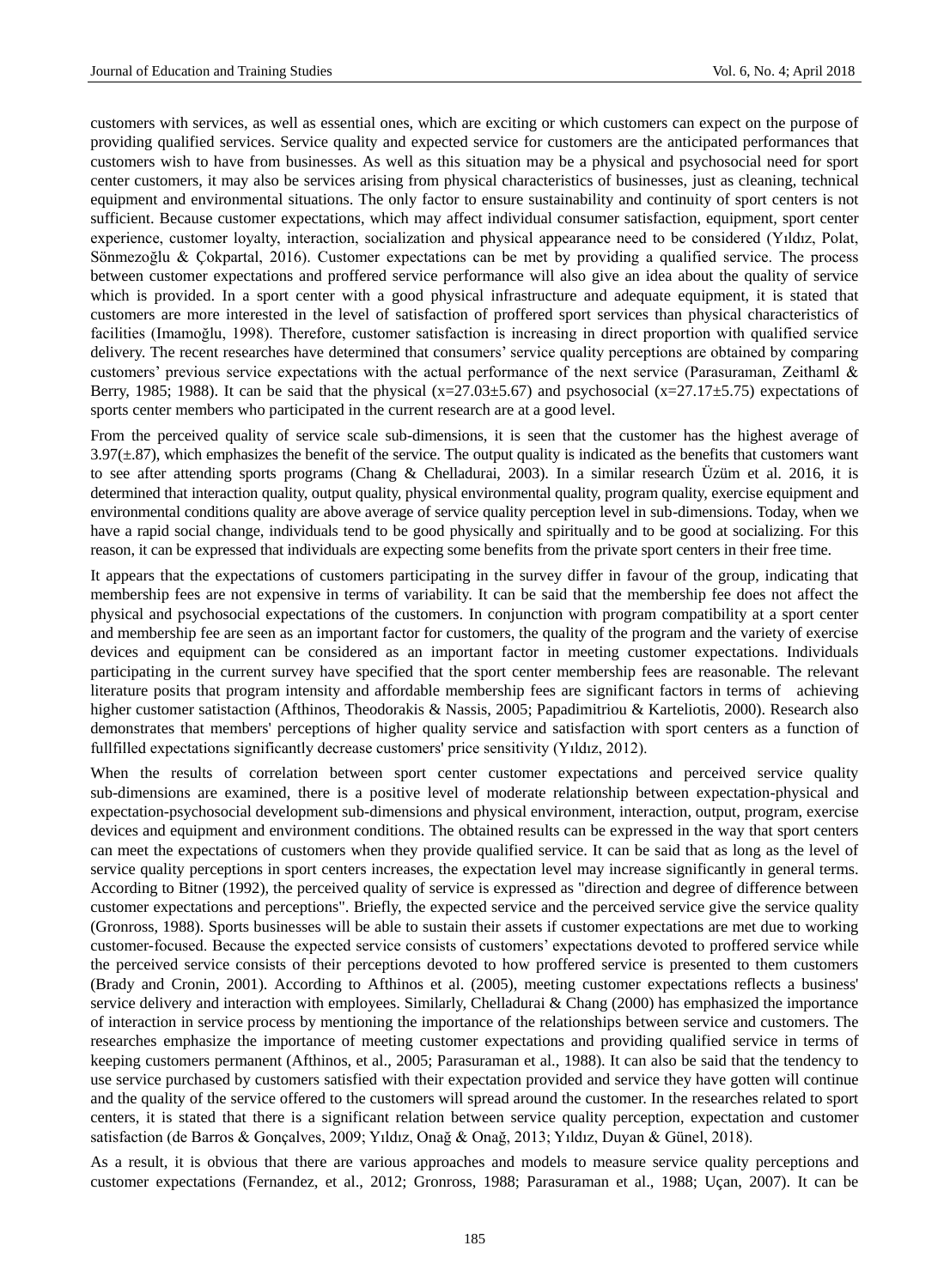thought that social changes and transformations play an active role in bringing out conscious consumers. For this reason, it can be said that sport center members do not evaluate the sports centers they went to in one dimension. The sport centers' physical elements and physical development factors, just as programs, dressing rooms, showers, cleaning, security, lighting, meet the basic needs of individuals. It is thought, however, that the environment in which they can socialize and the fact that human relationships are in the forefront can be important for meeting the basic expectations of customers. Customers want the services they get to be of high-quality and their expectations are met more than they ask. However, it is predicted that the physical and psychosocial factors influenced by expectation can significantly affect perception of service quality. Because the quality of service and meeting client expectations are an important indicator of the ability of businesses to sustain their assets, multi-factorial research should be done to understand the nature of service quality and customer expectations. Although the quality of service and measuring tools are sufficient, it is suggested that customer expectations should be added to new research topics in the changing world conditions and extensive researches should be carried out. Particularly in service quality studies, only female customers will make an important contribution to reveal the perception of women's expectations and service quality.

#### **References**

- Afthinos, Y., Theodorakis, N. D., & Nassis, P. (2005). Customers' expectations of service in Greek fitness centers: Gender, age, type of sport center, and motivation differences. *Managing Service Quality: An International Journal*, *15*(3), 245-258.<https://doi.org/10.1108/09604520510597809>
- Bingöl, A., & Doğan, A. A. (2010). The satisfaction amount of people who continues sport centers from sport and sport centers. *Selçuk Unıversıty Journal of Physical Education and Sport Science*, *12*(3), 199-203. http://dergipark.gov.tr/tsed/archive
- Bitner, M. J. (1992). Servicescapes: The impact of physical surroundings on customers and employees. *The Journal of Marketing*, 57-71. https://doi.org/10.2307/1252042
- Brady, M. K., & Cronin, J. J. (2001). Some new thoughts on conceptualizing perceived service quality: A hierarchical approach. *Journal of Marketing, 65*(3), 34–49[. https://doi.org/10.1509/jmkg.65.3.34.18334](https://doi.org/10.1509/jmkg.65.3.34.18334)
- Chang, K., & Chelladurai, P. (2003). System-based quality dimensions in fitness services: Development of the scale of quality. *The Service Indsutries Journal*, *23*(5), 65-83.<https://doi.org/10.1080/02642060308565624>
- Chelladurai, P., & Chang, K. (2000). Targets and standards of quality in sport services. *Sport Management Review, 3*, 1– 22[. https://doi.org/10.1016/S1441-3523\(00\)70077-5](https://doi.org/10.1016/S1441-3523(00)70077-5)
- Chelladurai, P., Scott, F. L., & Haywood-Farmer, J. (1987). Dimensions of fitness services: Development of a model. *Journal of Sport Management, 1,* 159- 172.<https://doi.org/10.1123/jsm.1.2.159>
- Chen, C. C., & Chuang, M. C. (2008). Integrating the Kano model into a robust design approach to enhance customer satisfaction with product design. *International Journal of Production Economics*, *114*(2), 667-681. <https://doi.org/10.1016/j.ijpe.2008.02.015>
- Chen, L. H., & Lin, H. C. (2007). Integrating Kano's model into E-learning satisfaction. In *Industrial Engineering and Engineering Management, 2007 IEEE International Conference on* (pp. 297-301).
- Chen, M. C., Chang, K. C., Hsu, C. L., & Yang, I. C. (2011). Understanding the relationship between service convenience and customer satisfaction in home delivery by Kano model. *Asia Pacific Journal of Marketing and Logistics*, *23*(3), 386-410.<https://doi.org/10.1108/13555851111143277>
- Chien, T. K. (2007). Using the learning satisfaction improving model to enhance the teaching quality. *Quality assurance in Education*, *15*(2), 192-214.<https://doi.org/10.1108/09684880710748947>
- de Barros, C., & Gonçalves, L. (2009). Investigating individual satisfaction in health and fitness training centres. *International Journal of Sport Management and Marketing, 5*(4), 384-395. <https://doi.org/10.1504/IJSMM.2009.023367>
- Dixon, M. A., & Warner, S. (2010). Employee satisfaction in sport: Development of a multi-dimensional model in coaching. *Journal of Sport Management*, *24*(2), 139-168.<https://doi.org/10.1123/jsm.24.2.139>
- Eitzen, D. S., & Sage, G. H. (2009). *Sociology of north American sport*. New York: Oxford University Press.
- Emery, P. (2011). *The sports management toolkit*. Newyork: Taylor & Francis.
- Fernandez, J. G., Cepeda Carrion, G., & Martin Ruiz, D. (2012). Customer satisfaction and its relation to perceived quality in fitness centres: Calidfit scale. *Revista de Psicología del Deporte*, *21*(2), 309-319. https://ddd.uab.cat/record/105917?ln=ca
- Gencer, R. T., Demir, C., & Aycan, A. (2008). Variables affecting sport tourists' service quality perceptions in ski resorts.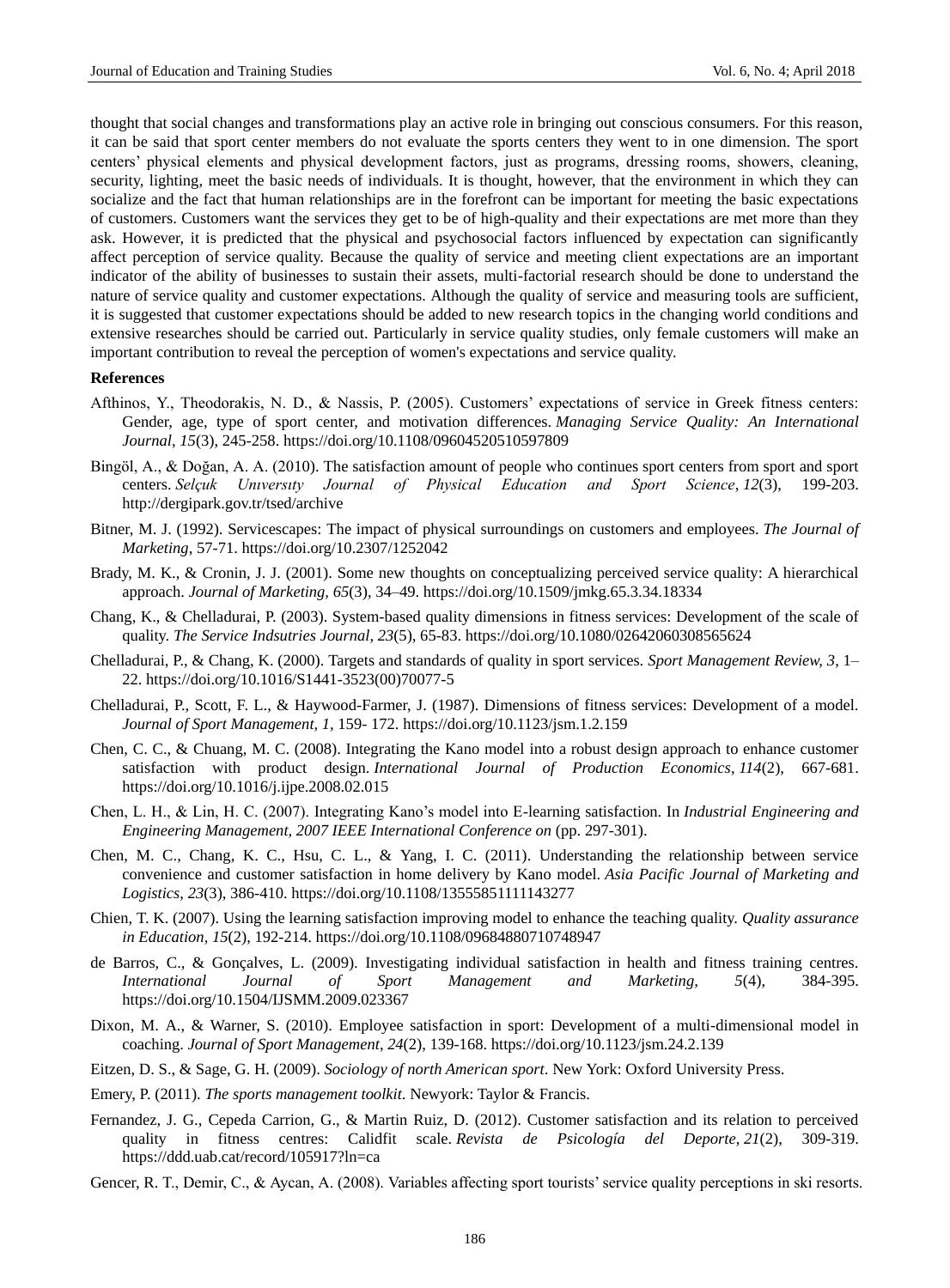*Ege Academic Review, 8*(2), 437-450. http://www.onlinedergi.com/eab/arsiv/arama.aspx

- Giritlioğlu, İ., & Avcıkurt, C. (2010). An Investigation directing at the undergraduated tourism students on the classification of school websites using kano model. *Journal of Travel and Hospitality Management, 7*(3), 64-78. http://www.soidergi.com.tr/wp-content/uploads/2012/01/lisans-duzeyinde-turizm-egitimi.pdf
- Giritlioğlu, İ., & Korkmaz, H. (2014). A Kano model classification of tourism faculty students' service expectations as tourism consumers from night clubs. *Anadolu University Journal of Social Sciences*, *14*(4), 153-165. https://doi.org/10.18037/ausbd.19882
- Grönroos, C. (1988). Service quality: The six criteria of good perceived service. *Review of Business, 9*(3), 10–13.
- Högström, C., Rosner, M., & Gustafsson, A. (2010). How to create attractive and unique customer experiences: An application of Kano's theory of attractive quality to recreational tourism. *Marketing Intelligence & Planning*, *28*(4), 385-402. [https://doi.org/10.1108/02634501011053531.](https://doi.org/10.1108/02634501011053531)
- Howard, D. R., & Crompton, J. L. (1980). *Financing, managing, and marketing recreation and park resources.* USA: Financing, managing, and marketing recreation and park resources.
- Howat, G., Absher, J., Crilley, G., & Milne, I. (1996). Measuring customer service quality in sports and leisure centres. *Managing Leisure*, *1*(2), 77-89.<https://doi.org/10.1080/136067196376456>
- Hsu, C. H., Chang, T. M., Wang, S. Y., & Lin, P. Y. (2007). Integrating Kano's model into quality function deployment to facilitate decision analysis for service quality. In *Proceedings of the 8th WSEAS Internatinal Conference on Mathematics and Computers in Business and Economics* (pp. 226-232).
- Imamoğlu, A. F. (1998). Sport services in terms of understaning of total quality management. *Journal of Physical Education and Sports Sciences, 3*(2), 51-62. Retrieved from http://dergipark.gov.tr/gbesbd/issue/27956/305110
- Kano, N., Seraku, N., Takahashi, F., & Tsuji, S. (1984). Attractive quality vs. Must be quality. *Journal of the Japanese Society for Quality Control*, *14*(2), 39–48. https://doi.org/10.20684/quality.14.2\_147
- Karasar, N. (2014). *Scientific research method.* 27. Edition. *Ankara: Nobel Publishing.*
- Ko, Y. J., & Pastore, D. L. (2005). A Hierarchial model of service quality for the recreational sport ındustry. *Sport Marketing Quarterly*, *14*(2), 84-97. https://www.researchgate.net/publication/285816752\_A\_hierarchical\_model\_of\_service\_quality\_for\_the\_recreatio nal\_sport\_industry
- Kuo, Y. F. (2004). Integrating Kano's model into web-community service quality. *Total Quality Management & Business Excellence*, *15*(7), 925-939[. https://doi.org/10.1080/14783360410001681854](https://doi.org/10.1080/14783360410001681854)
- LaVoi, N. M. (2007). Physical activity behavior: What girls do. In M. J. Kane & N. M. LaVoi (Eds.), *The 2007 Tucker Center research report—Developing physically active girls: An evidencebased multidisciplinary approach* (pp. 1– 5). Minneapolis, MN: The Tucker Center for Research on Girls & Women in Sport, University of Minnesota.
- Öztürk, S. A. (1996). Enhancement of quality dimensions and quality in service enterprises. *Journal of Productivity*, *25*(2), 65-80.
- Papadimitriou, D. A., & Karteliotis, K. (2000). The service quality expectations in private sport and fitness centers: A Re-examination of the factor structure. *Sport Marketing Quarterly, 9*(3), 158-164. https://www.researchgate.net/publication/288961707\_The\_service\_quality\_expectations\_in\_private\_sport\_and\_fit ness centers A reexamination of the factor structure.
- Parasuraman, A., Zeithaml, V. A., & Berry, L. L. (1985). A conceptual model of service quality and its implications for future research. *the Journal of Marketing*, 41-50. https://doi.org/10.2307/1251430
- Parasuraman, A., Zeithaml, V. A., & Berry, L. L. (1988). SERVQUAL: A multiple-item scale for measuring consumer perceptions of service quality. *Journal of Retailing*, *64*(1), 12. https://www.researchgate.net/publication/225083802\_SERVOUAL\_A\_multiple-\_Item\_Scale\_for\_measuring\_cons umer\_perceptions\_of\_service\_quality
- Sahney, S. (2011). Delighting customers of management education in India: a student perspective, part I. *The TQM Journal*, *23*(6), 644-658.<https://doi.org/10.1108/17542731111157635>
- Silvestro, R. (2002). Dispelling the modern myth: Employee satisfaction and loyalty drive service profitability. *International Journal of Operations & Production Management, 22*(1), 30–49. <https://doi.org/10.1108/01443570210412060>
- Sofyalioglu, Ç., & Tunail, I. (2012). Use of the Kano's model in the quality function deployment planning Matrix. *Ege*